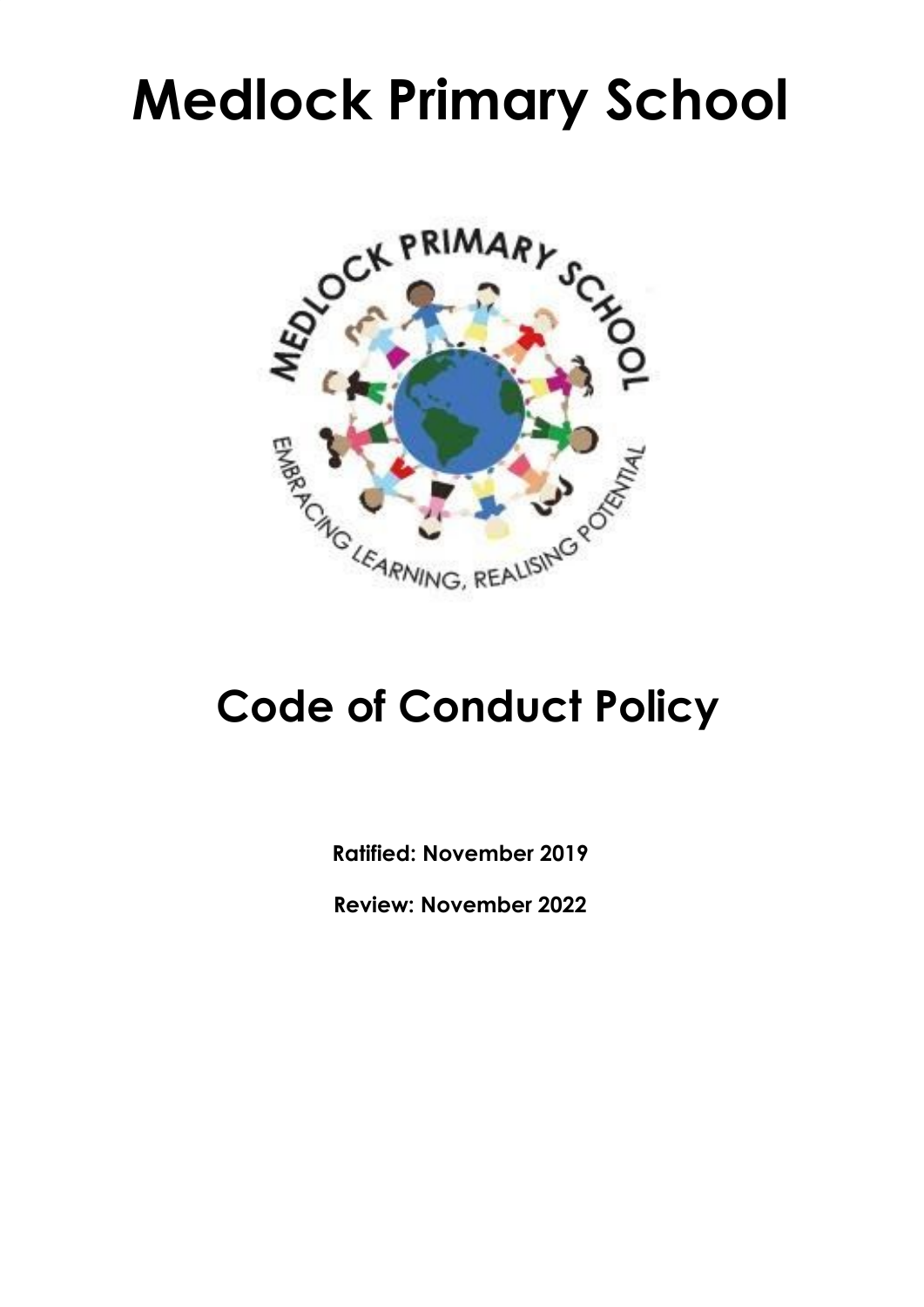# **Contents**

- **1. Aims, scope and principles - 3**
- **2. Legislation and guidance - 3**
- **3. General obligations - 4**
- **4. Safeguarding - 4**
- **5. Staff/pupil relationships - 4**
- **6. Communication and social media - 5**
- **7. Acceptable use of technology - 5**
- **8. Confidentiality - 6**
- **9. Honesty and integrity - 6**
- **10. Dress code - 6**
- **11. Conduct outside of work - 6**
- **12. Monitoring arrangements - 6**
- **13. Links with other policies - 7**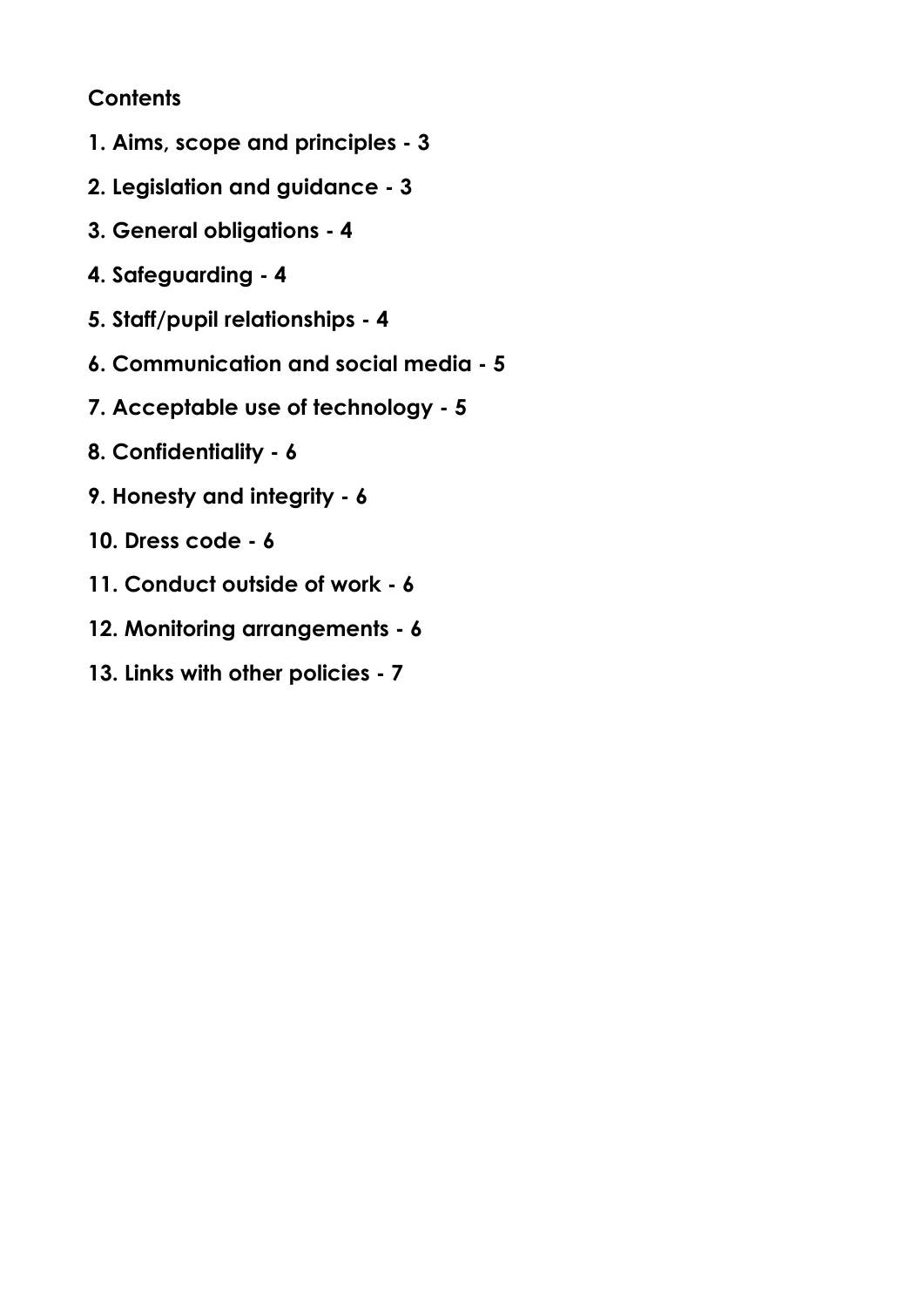# **1. Aims, Scope and Principles**

This policy aims to set and maintain standards of conduct that we expect all staff to follow.

By creating this policy, we aim to ensure our school is an environment where everyone is safe, happy and treated with respect.

Many of the principles in this code of conduct are based on the [Teachers'](https://www.gov.uk/government/uploads/system/uploads/attachment_data/file/301107/Teachers__Standards.pdf) [Standards.](https://www.gov.uk/government/uploads/system/uploads/attachment_data/file/301107/Teachers__Standards.pdf)

School staff have an influential position in the school, and will act as role models for pupils by consistently demonstrating high standards of behaviour.

We expect that all teachers will act in accordance with the personal and professional behaviours set out in the Teachers' Standards.

We expect all support staff, governors and volunteers to also act with personal and professional integrity, respecting the safety and wellbeing of others.

Failure to follow the code of conduct may result in disciplinary action being taken, as set out in our staff disciplinary procedures.

Please note that this code of conduct is not exhaustive. If situations arise that are not covered by this code, staff will use their professional judgement and act in the best interests of the school and its pupils.

### **2. Legislation and Guidance**

We are required to set out a staff code of conduct under requigition 7 of [The](http://www.legislation.gov.uk/uksi/2009/2680/contents/made) [School Staffing \(England\) Regulations 2009.](http://www.legislation.gov.uk/uksi/2009/2680/contents/made)

In line with the statutory safeguarding guidance '[Keeping Children Safe in](https://www.gov.uk/government/publications/keeping-children-safe-in-education--2) [Education](https://www.gov.uk/government/publications/keeping-children-safe-in-education--2)', we should have a staff code of conduct, which should cover acceptable use of technologies, staff/pupil relationships and communications, including the use of social media.

#### **3. General Obligations**

Staff set an example to pupils. They will:

- Maintain high standards in their attendance and punctuality
- Never use inappropriate or offensive language in school
- Treat pupils and others with dignity and respect
- Show tolerance and respect for the rights of others
- Not undermine fundamental British values, including democracy, the rule of law, individual liberty and mutual respect, and tolerance of those with different faiths and beliefs
- Express personal beliefs in a way that will not overly influence pupils, and will not exploit pupils' vulnerability or might lead them to break the law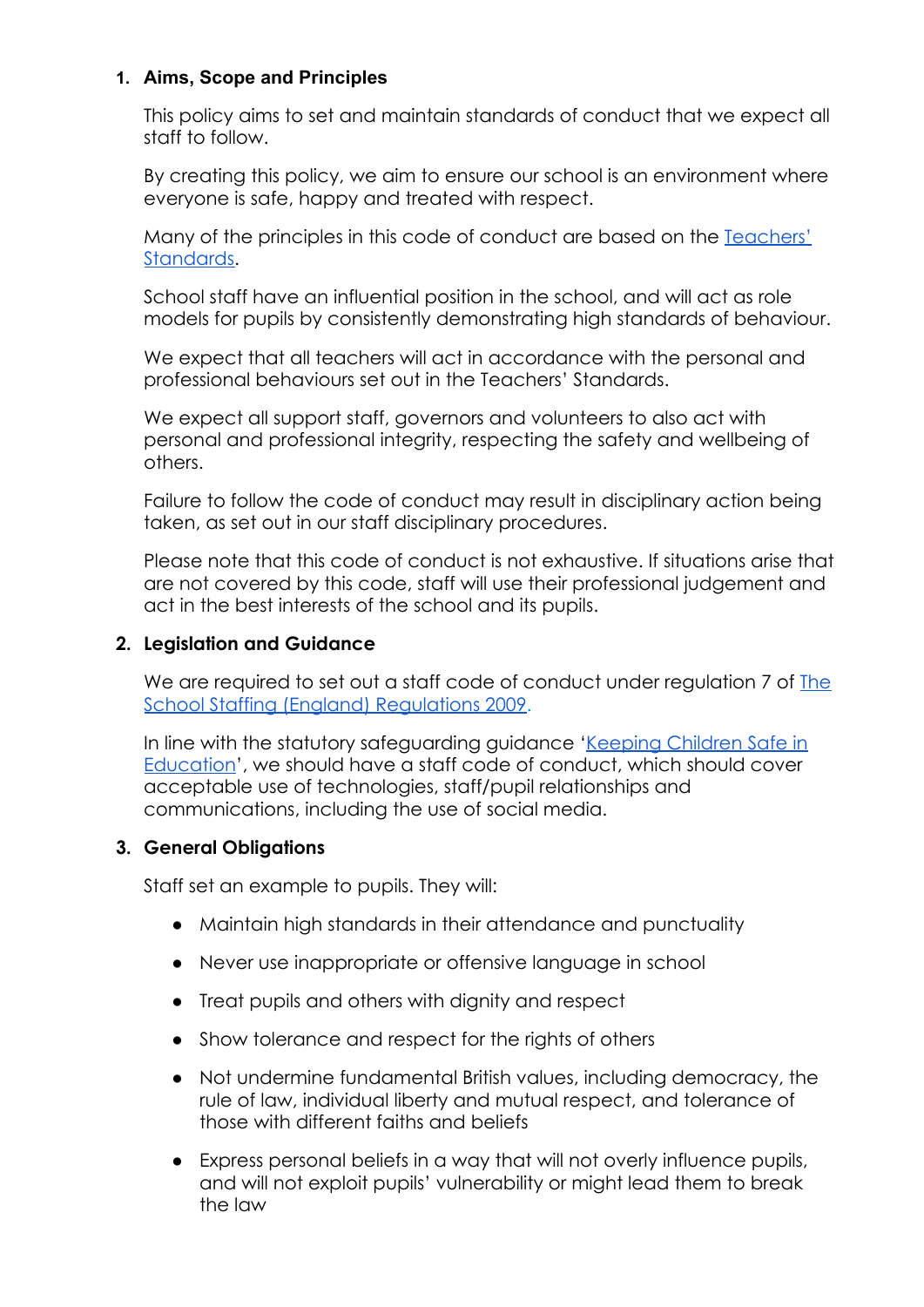- Understand the statutory frameworks they must act within
- Adhere to the Teachers' Standards.

# **4. Safeguarding**

Staff have a duty to safeguard pupils from harm, and to report any concerns they have. This includes physical, emotional and sexual abuse, or neglect.

Staff will familiarise themselves with our safeguarding policy and procedures and the Prevent initiative, and ensure they are aware of the processes to follow if they have concerns about a child.

Our safeguarding policy and procedures are available on the school website and on request from the school office. New staff will be directed to all relevant policies. also be given copies on arrival.

# **5. Staff / Pupil Relationships**

Staff will observe proper boundaries with pupils that are appropriate to their professional position. They will act in a fair and transparent way that would not lead anyone to reasonably assume they are not doing so.

If staff members and pupils must spend time on a one-to-one basis, staff will ensure that:

- This takes place in a public place that others can access
- Others can see into the room
- A colleague or line manager knows this is taking place

Staff should avoid contact with pupils outside of school hours if possible.

Personal contact details should not be exchanged between staff and pupils. This includes social media profiles.

While we are aware many pupils and their parents may wish to give gifts to staff, for example, at the end of the school year, gifts from staff to pupils are not acceptable.

If a staff member is concerned at any point that an interaction between themselves and a pupil may be misinterpreted, this should be reported to their line manager or the headteacher.

# **6. Communication and Social Media**

School staffs' social media profiles should not be available to pupils or their families. If they have a personal profile on social media sites, they should not use their full name, as pupils may be able to find them. Staff should consider a user name that prevents pupils and/or their families from finding them on social media eg. using a first and middle name.

Staff who use social media professionally should refrain from posting anything unconnected to work and education and only express professional opinions / comments in their posts. Staff who have personal profiles need to keep these profiles secure by setting them to private. It is acknowledged that some staff may have genuine reason to have contact on social media with members of the wider school community. In these cases, staff should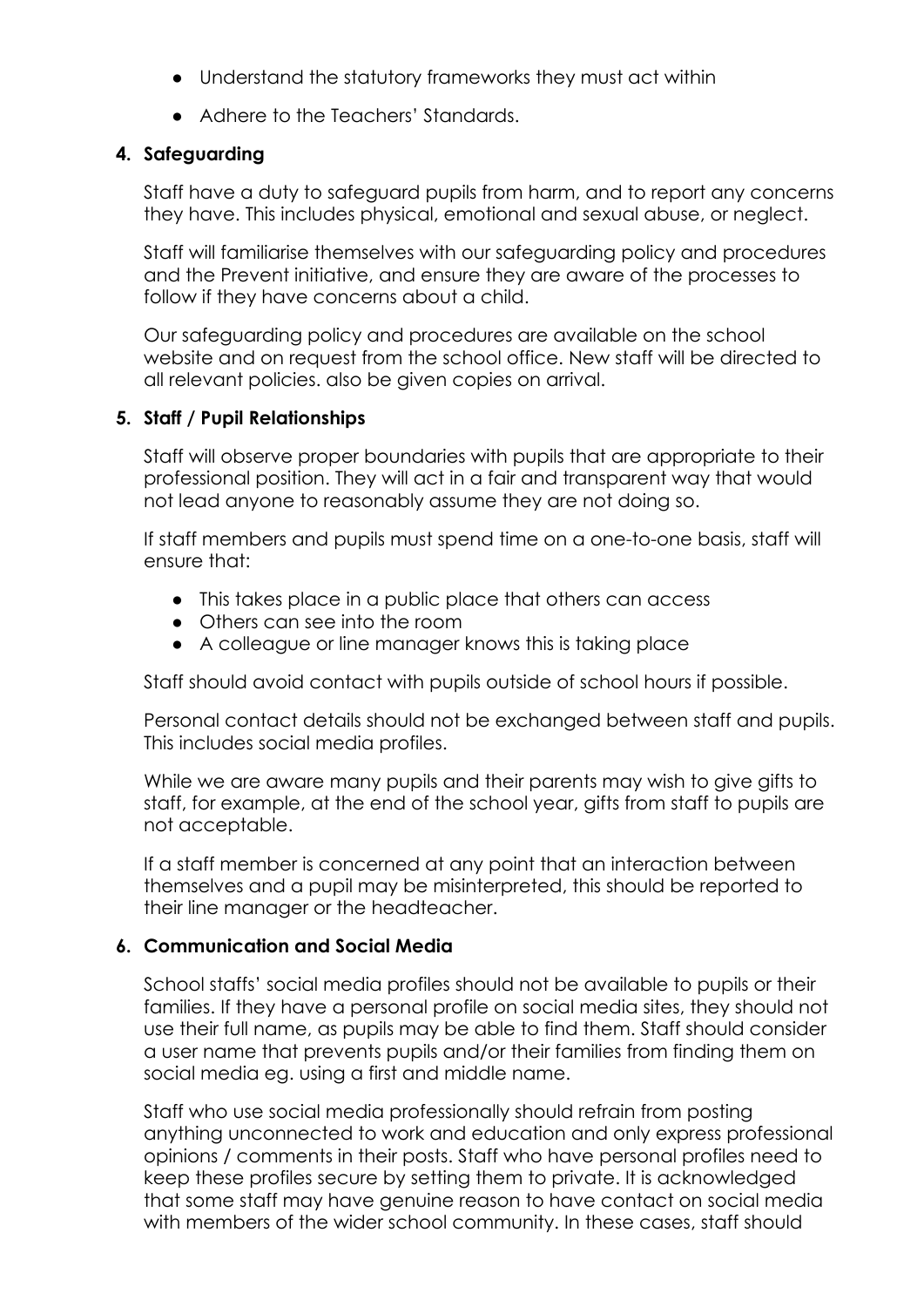never post/engage with a post (comment, like, etc.) that talks about the school, member of staff or event linked to the school.

Whether it is a personal or professional account, staff should never promote any organisation or cause that is counter to the ethos and values of the school or that questions the integrity of the member of staff (against the teacher standards or British Values).

Staff should not attempt to contact pupils or their parents via social media, or any other means outside school, in order to develop any sort of relationship. They will not make any efforts to find pupils' or parents' social media profiles.

Staff will ensure that they do not post any images online that identify children who are pupils at the school.

Staff should be aware of the school's e-safety policy.

#### **7. Acceptable Use of Technology**

All staff should use robust passwords that contain uppercase and lowercase letters, at least one numerical and be no shorter than 10 characters. All passwords should be private and never shared with colleagues or family members.

Medlock computers, chromebooks, tablets etc. should only be used for work purposes - they should not be used for personal work or leisure activities. Equally, they are for the express use of Medlock staff only. It is the responsibility of all staff to ensure that all computers, chromebooks, tablets etc. are not used by other members of their household for personal use.

To minimise the risk of cyber attack, staff must not link privately owned computers to the school server or Wifi. Equally, personal data storage (external hard drives, pen drives, etc) should never be used with Medlock Technology and should not be in school.

Mobile phones should never be plugged into desktops, laptops, chromebooks or tablet computers as malicious software can transfer from mobile phones onto computers - even if they are plugged into charge only.

All computers should be shut down at the end of a work session in order for all updates to be actioned thus ensuring firewalls are fully functional. When a computer notifies staff of a need to update it is the staff's responsibility to ensure this happens on the day the notification is triggered.

Google G-suite is the preferred platform to create, store and share documentation as this platform significantly reduces the risk of spyware, ransomware or other malicious software circumventing the firewalls. It is the responsibility of teachers to ensure that their work is safely created, stored and shared in G-suite.

Downloads from all external sites should be viewed as a potential threat and staff should take measures to ensure viruses do not then move from downloads to the school server. Downloads should only be taken from reputable educational or administrative websites.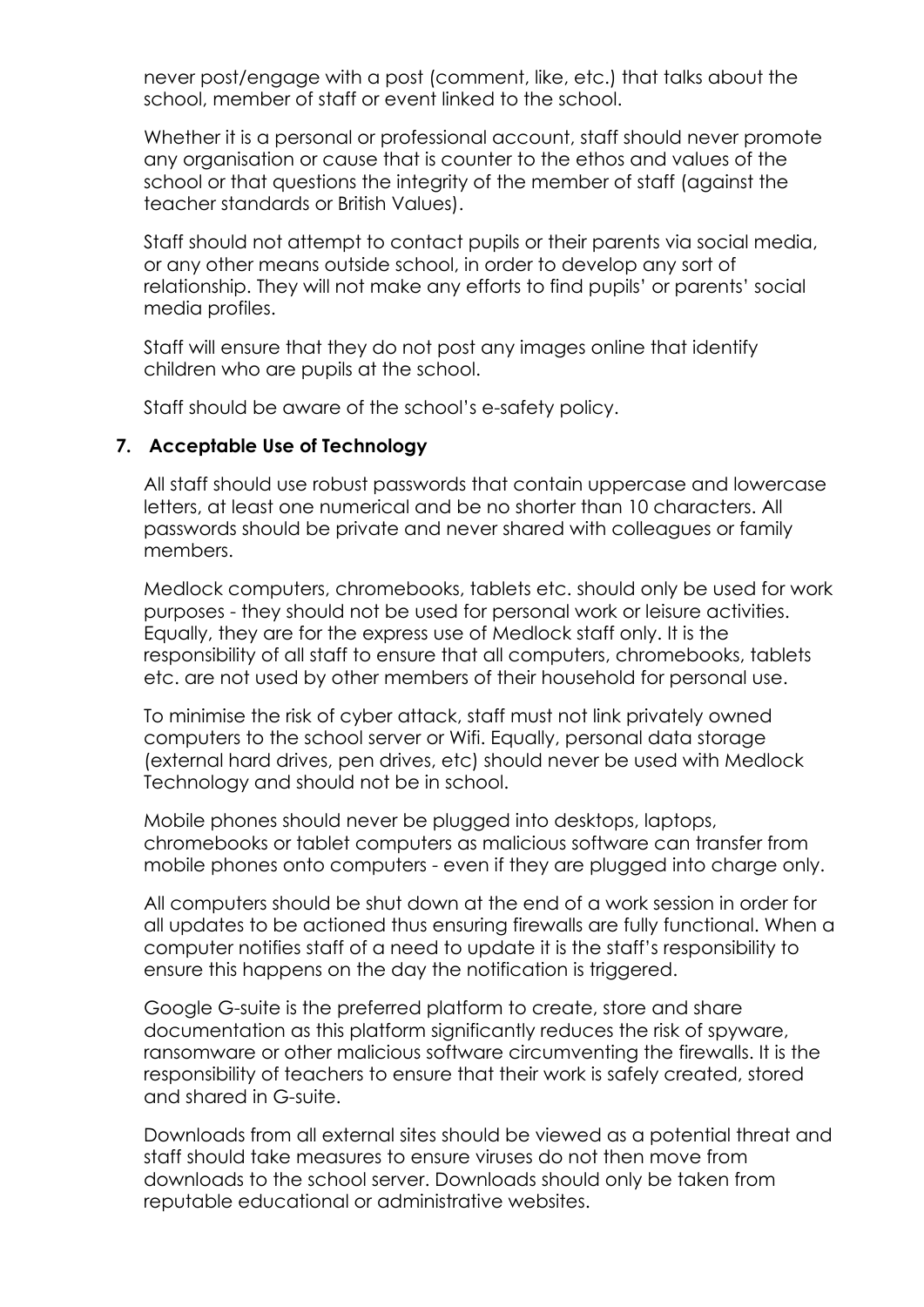In the school building, staff should only view websites that are to support their work - private browsing is prohibited.

Staff will not use school technology (both in the school or at home) to view material that is illegal, inappropriate or likely to be deemed offensive. This includes, but is not limited to, sending obscene emails, gambling and viewing pornography (or other inappropriate content).

Mobile phones should not be used in any open spaces in school and never when children are present.

Personal devices should not be used in school to take photographs.

We have the right to monitor emails and internet use on the school IT system.

# **8. Confidentiality**

In the course of their role, members of staff are often privy to sensitive and confidential information about the school, staff, pupils and their parents.

This information will never be:

- Disclosed to anyone without the relevant authority
- Used to humiliate, embarrass or blackmail others
- Used for a purpose other than what it was collected and intended for

This does not overrule the staff's duty to report child protection concerns to the appropriate channel where staff believe a child is at risk of harm.

# **9. Honesty and integrity**

Staff should maintain high standards of honesty and integrity in their role. This includes when dealing with pupils, handling money, claiming expenses and using school property and facilities.

Staff will not accept bribes. Gifts that are worth more than £20 must be declared and recorded on the gifts and hospitality register.

Staff will ensure that all information given to the school about their qualifications and professional experience is correct.

# **10. Dress Code**

Staff will dress in a professional, appropriate manner. Outfits will not be overly revealing. Clothes will not display any offensive or political slogans. Please see Dress Code Policy for full breakdown.

# **11. Conduct Outside of Work**

Staff will not act in a way that would bring the school, or the teaching profession into disrepute. This covers relevant criminal offences, such as violence or sexual misconduct, as well as negative comments about the school on social media.

# **12. Monitoring Arrangements**